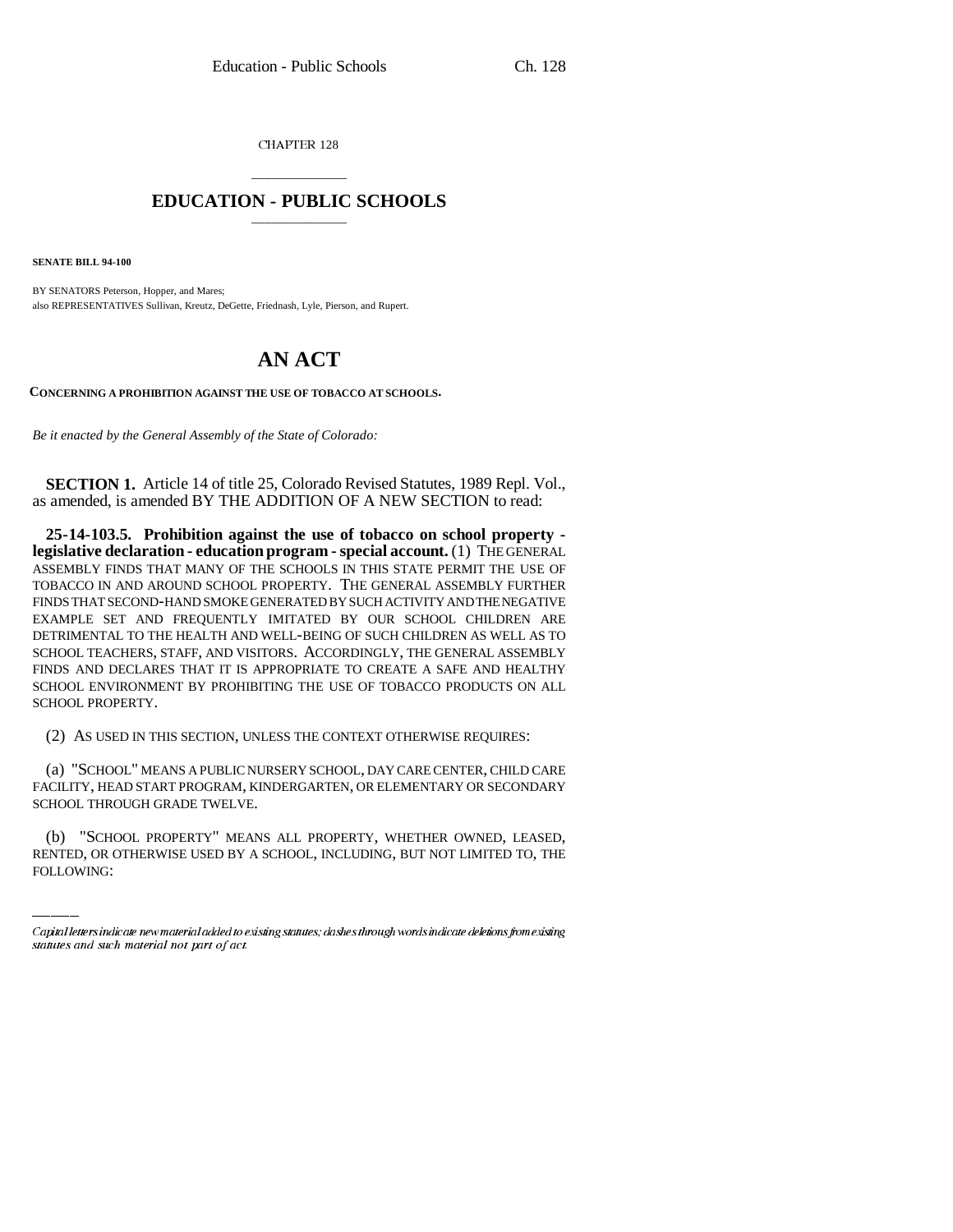(I) ALL INTERIOR PORTIONS OF ANY BUILDING USED FOR INSTRUCTION, ADMINISTRATION, SUPPORT SERVICES, MAINTENANCE, AND STORAGE AND ANY OTHER STRUCTURE USED BY A SCHOOL; EXCEPT THAT SUCH TERM SHALL NOT APPLY TO A BUILDING PRIMARILY USED AS A RESIDENCE;

(II) ALL SCHOOL GROUNDS SURROUNDING ANY BUILDING SPECIFIED IN SUBPARAGRAPH (I) OF THIS PARAGRAPH (b) OVER WHICH THE SCHOOL IS AUTHORIZED TO EXERCISE DOMINION AND CONTROL. SUCH GROUNDS SHALL INCLUDE ANY PLAYGROUND, ATHLETIC FIELD, RECREATION AREA, AND PARKING AREA; AND

(III) ALL VEHICLES USED BY THE SCHOOL FOR THE PURPOSE OF TRANSPORTING STUDENTS, WORKERS, VISITORS, OR ANY OTHER PERSONS.

(c) "TOBACCO" MEANS CIGARETTES, CIGARS, CHEROOTS, STOGIES, PERIQUES, GRANULATED, PLUG CUT, CRIMP CUT, READY RUBBED, AND OTHER SMOKING TOBACCO, SNUFF, SNUFF FLOUR, CAVENDISH, PLUG AND TWIST TOBACCO, FINE-CUT AND OTHER CHEWING TOBACCOS, SHORTS, REFUSE SCRAPS, CLIPPINGS, CUTTINGS AND SWEEPINGS OF TOBACCO, AND OTHER KINDS AND FORMS OF TOBACCO, PREPARED IN SUCH MANNER AS TO BE SUITABLE FOR CHEWING OR FOR SMOKING IN A CIGARETTE, PIPE, OR OTHERWISE, OR BOTH FOR CHEWING AND SMOKING. "TOBACCO" ALSO INCLUDES CLOVES OR ANY OTHER PRODUCT THAT IS PACKAGED FOR SMOKING.

(d) "USE" MEANS THE LIGHTING, CHEWING, AND SMOKING OF ANY TOBACCO PRODUCT.

(3) (a) (I) THE BOARD OF EDUCATION OF EACH SCHOOL DISTRICT SHALL ADOPT APPROPRIATE POLICIES AND RULES WHICH MANDATE A PROHIBITION AGAINST THE USE OF ALL TOBACCO PRODUCTS ON ALL SCHOOL PROPERTY BY STUDENTS, TEACHERS, STAFF, AND VISITORS AND WHICH PROVIDE FOR THE ENFORCEMENT OF SUCH POLICIES AND RULES.

(II) THE BOARD OF EDUCATION OF EACH SCHOOL DISTRICT IS AUTHORIZED TO EXEMPT ANY SCHOOL OR SCHOOL PROPERTY WITHIN THE BOARD'S DISTRICT FROM THE REQUIREMENTS OF THIS SECTION UPON THE BOARD'S DETERMINATION THAT EXTRAORDINARY CIRCUMSTANCES EXIST WHICH WARRANT THE GRANTING OF SUCH EXEMPTION. EACH BOARD SHALL ADOPT A PROCEDURE FOR THE SUBMISSION AND CONSIDERATION OF REQUESTS FOR EXEMPTION.

(b) SIGNS REGARDING SUCH PROHIBITION AND THE CONSEQUENCES OF VIOLATION SHALL BE DISPLAYED PROMINENTLY ON ALL SCHOOL PROPERTY TO ENSURE COMPLIANCE NO LATER THAN SEPTEMBER 1, 1994.

(4) THIS SECTION SHALL NOT BE APPLICABLE TO THE USE OF A TOBACCO PRODUCT IN A LIMITED CLASSROOM DEMONSTRATION TO SHOW THE HEALTH HAZARDS OF TOBACCO.

(5) THE BOARD OF EDUCATION OF EACH SCHOOL DISTRICT IS AUTHORIZED TO SEEK AND ACCEPT GIFTS, DONATIONS, OR GRANTS OF ANY KIND FROM ANY PRIVATE OR CHARITABLE SOURCE OR FROM ANY GOVERNMENTAL AGENCY TO MEET EXPENSES REQUIRED BY THIS SECTION. SUCH GIFTS, DONATIONS, AND GRANTS SHALL BE